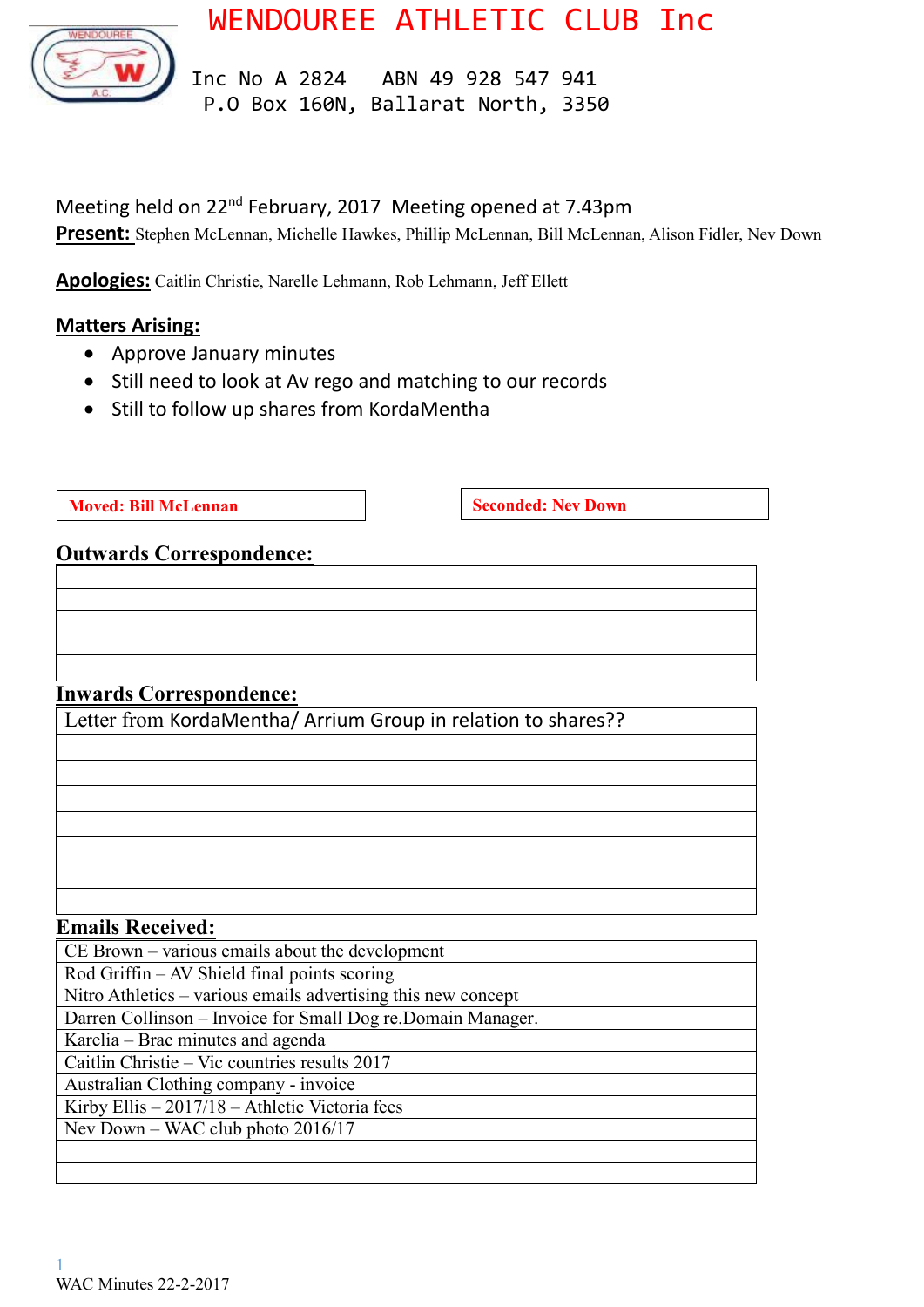# **Accounts For Payment:**

| <b>Name</b>                | <b>Item</b>           | <b>Amount</b> |  |
|----------------------------|-----------------------|---------------|--|
| <b>Small Dog</b>           |                       | \$22.00       |  |
| <b>Australian Clothing</b> |                       | \$3852.75     |  |
| Company                    |                       |               |  |
| Lemonade Shoppe            | <b>Trophies Track</b> | \$360.80      |  |
| Vic Roads                  | Trailer rego          | \$56.90       |  |
| SportzBiz                  | Vouchers              | \$120.00      |  |
| AV                         | Relays                | \$160.00      |  |
|                            | <b>Total:</b>         | \$4572.45     |  |

**Moved: Michelle Hawkes Seconded: Alison Fidler** 

**Treasurers Report:**



**Moved:** Alison Fidler **Seconded:** Michelle Hawkes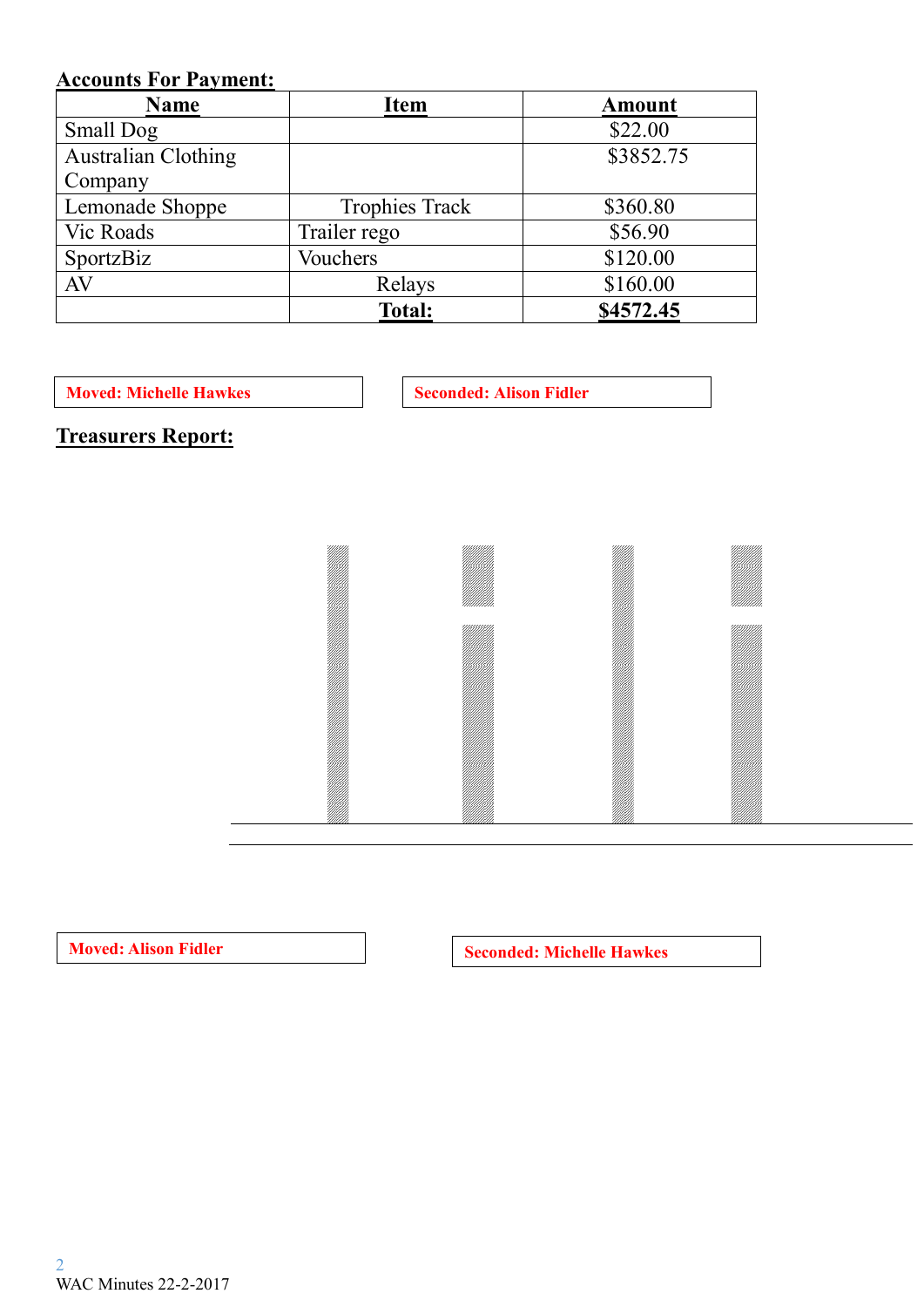# **Reports: Financial Report** - (Alison Fidler)

Need to sit down and work out if AV are up to date with rego payments. Still waiting for identification from Craig McLennan to transfer the Telstra shares. And also the shares from the KordaMentha still looking into. Term deposit is due next month  $17<sup>th</sup>$  April.

## **Social Report -** (Michelle Hawkes)

We had our Track and Field break up on the 19<sup>th</sup> Feb at the Yacht Club it was a great night. Our award winners are attached to the bottom of the minutes.

**Fundraising report -** (Steve McLennan)

Nil

**Woady Yaloak Report -** (Peter Luke) Nil

**BRAC Report -** (Steve McLennan)

Meeting will be held on the 27<sup>th</sup> February.

### **Track Report** – (Steve McLennan)

2016/17 Track and Field Awards for Wendouree attached.

The club had a number of athletes go to the Country Championships at Casey Field. It was a great weekend for those that attended. Results for the 2017 Country Championships is attached. A special mention goes to Harry Sharp for winning the Stuart Hunter under 16 award. The country champs are scheduled to be in Ballarat next year.

# **AV Report-**

Nev send an email to AV in reflection to the 2016/2017 Track and Field centre.

#### **Junior Report** – Little Aths **- (**Michelle Hawkes)

We are back after the Christmas break, numbers have been down a little, but that's normal. 3 weeks to go. Waiting for council to get back us with a venue for our break up.

# **Cross Co**u**ntry Report – (**Steve McLennan)

Need to rename some of the runs Eureka have to reflect Wendouree runs. Look at naming the runs after some of our former cross country athletes.

Summer lap of the lake  $15<sup>th</sup>$  March starting at 6.15pm.

**Moved:** Bill McLennan **Seconded:** Alison Fidler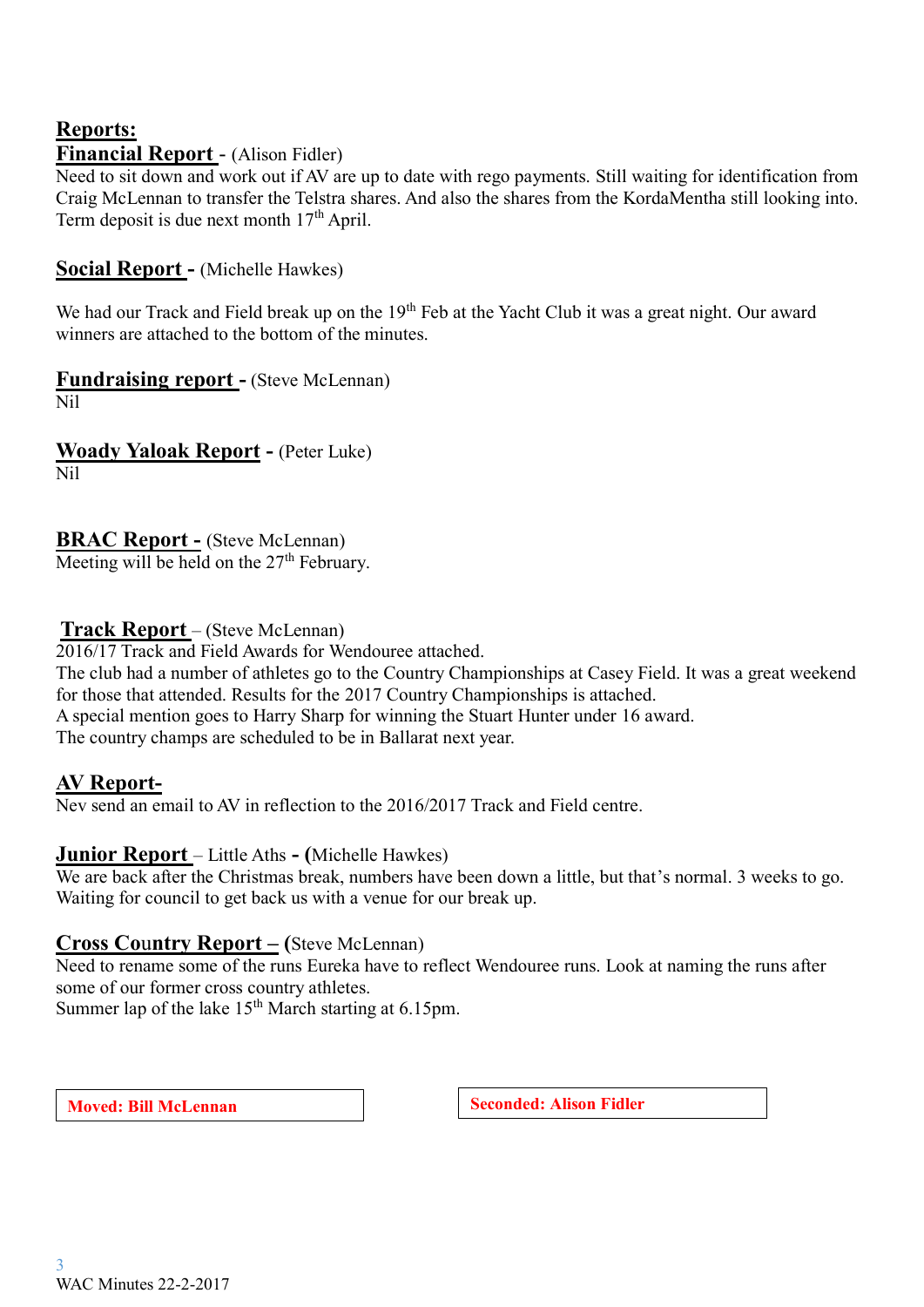# **General Business:**

| <b>Steve McLennan</b> | A former Wendouree president and secretary Peter Bethune passed<br>away at the end of January.                                                                                                                                                                                                                                                                                                                                                            |
|-----------------------|-----------------------------------------------------------------------------------------------------------------------------------------------------------------------------------------------------------------------------------------------------------------------------------------------------------------------------------------------------------------------------------------------------------------------------------------------------------|
|                       | The Wendouree AGM will be held on the 15 <sup>th</sup> April $\omega$ 5pm $\omega$<br>Llanberris afternoon tea will be supplied.                                                                                                                                                                                                                                                                                                                          |
| <b>Bill McLennan</b>  | Need to advice athletes during Track season that people should use                                                                                                                                                                                                                                                                                                                                                                                        |
|                       | the first aid to cover themselves with insurance.                                                                                                                                                                                                                                                                                                                                                                                                         |
| Michelle Hawkes       | We also need to look at the $2nd$ Part of the Club Connect program<br>which is due $31st$ March.                                                                                                                                                                                                                                                                                                                                                          |
| Phil McLennan         | Phil acknowledged that to have 3 Wendouree members awarded<br>awards at the Ballarat sportsperson awards was fantastic.<br>Congratulation to Nick Fidler, Nev Down and Shane Bicknell on<br>their awards.                                                                                                                                                                                                                                                 |
| <b>Alison Fidler</b>  | Wendouree Juniors - we need club members to come along and<br>help with each of the technical throwing and jumping events as we<br>have had some parents request this. Have a roster all we need is 1<br>Friday night out of club member's time.                                                                                                                                                                                                          |
| Nev Down              | Wendouree Juniors - Look at having the young age group children<br>throw lighter implements etc for next year.<br>Still looking at the PA system for Wendouree Junior the best is<br>\$1300. Nev moved a motion to purchase this PA system. Seconded<br>by Alison Fidler. Carried.<br>We need to get an electronic version of our new swan logo.<br>We would like to congratulate Nick Fidler on winning the Ballarat<br>Junior Sportsperson of the Year. |
|                       |                                                                                                                                                                                                                                                                                                                                                                                                                                                           |
|                       |                                                                                                                                                                                                                                                                                                                                                                                                                                                           |
|                       |                                                                                                                                                                                                                                                                                                                                                                                                                                                           |

Meeting Closed at 9.25pm Next meeting 29<sup>th</sup> March 2017 @7.30pm.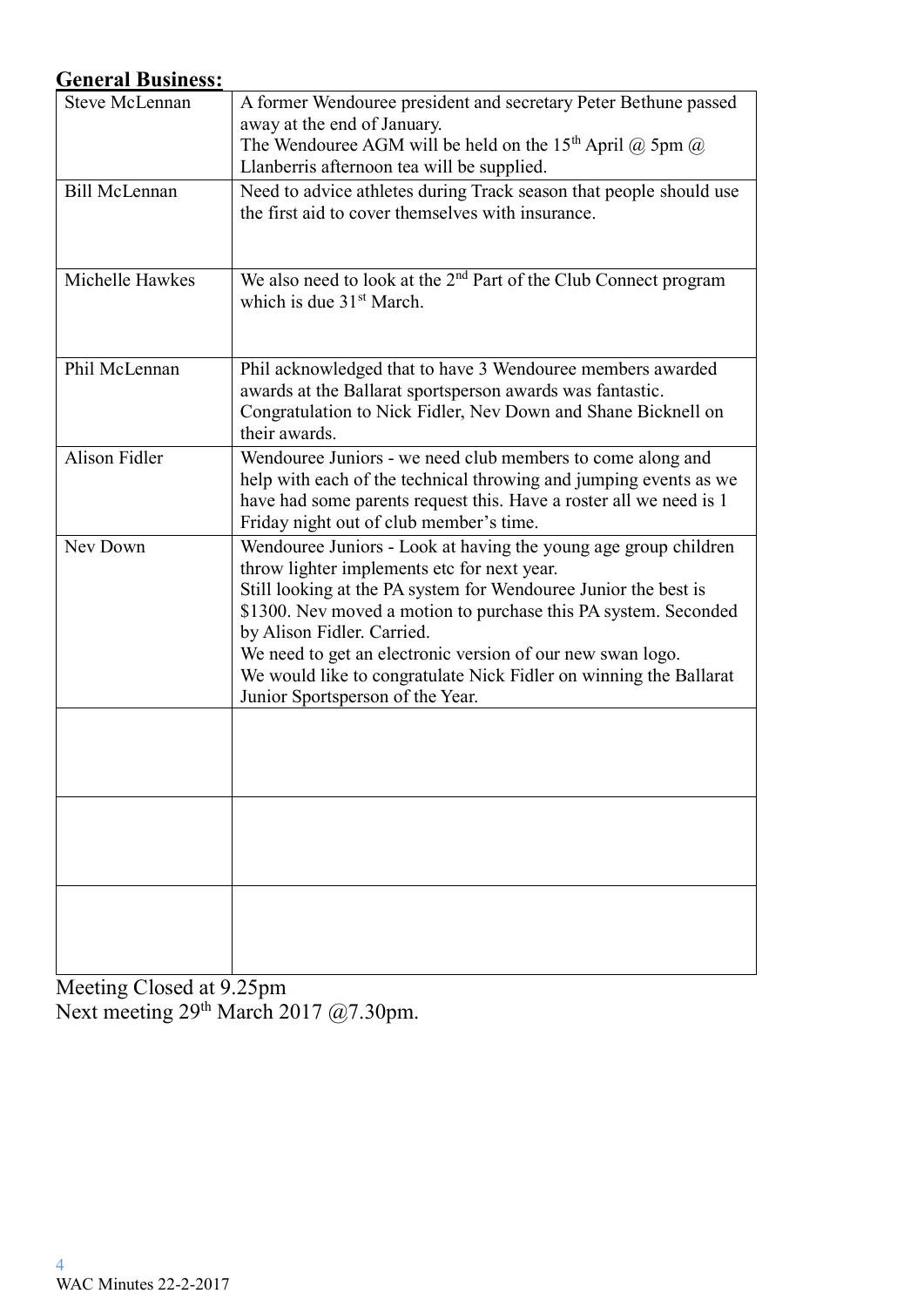# Vic Countries Results 2017

| Harry Sharp            | 1500m         | GOLD 4.41.46           |  |
|------------------------|---------------|------------------------|--|
| Harry Sharp            | 2000mS        | GOLD 6.17.99           |  |
| Harry Sharp            | 3000m         | GOLD 9.24.50           |  |
| Rob Lehmann            | 200m          | GOLD 25.23             |  |
| Rob Lehmann            | 100m          | GOLD 12.27             |  |
| Rob Lehmann            | Long Jump     | GOLD 5.60m             |  |
| Tom Walker             | 3000m         | GOLD 9.22.94           |  |
| Tom Walker             | 10000m        | GOLD 36.02.34          |  |
| Sam Williams           | 1500m         | GOLD 4.08.09           |  |
| Sam Williams           | 800m          | GOLD 1.58.44           |  |
| Abby Bicknell          | <b>Discus</b> | GOLD 27.72m            |  |
| Ang Williams           | 10000m        | GOLD 37.26.33          |  |
| <b>Brendan Hawkes</b>  | Hammer        | GOLD 25.47m            |  |
| Chris Lang             | 100mH         | GOLD 22.46             |  |
| Corey Baker            | 100m          | GOLD 11.17             |  |
| Elijah Dale            | Javelin       | GOLD 50.08m            |  |
| <b>Holly Robertson</b> | TJ            | GOLD 11.05m            |  |
| Jordan Barry           | Long Jump     | <b>GOLD 5.22</b>       |  |
| Mason Keast            | 100m          | GOLD 11.52             |  |
| Michelle Hawkes        | 5000m         | GOLD 22.33.38          |  |
| Ryan Friedrichs        | Javelin       | GOLD 22.47m            |  |
| Tessa Landwehr         | HJ (U20)      | GOLD 1.50m             |  |
| Zoe Ferry              | Long Jump     | GOLD 4.15m             |  |
|                        |               |                        |  |
| <b>Ryan Friedrichs</b> | <b>Discus</b> | <b>SILVER 22.86m</b>   |  |
| Ryan Friedrichs        | TJ            | SILVER 9.43m           |  |
| Ryan Friedrichs        | Long Jump     | <b>SILVER 4.23</b>     |  |
| <b>Brendan Hawkes</b>  | Shot Put      | SILVER 8.55m           |  |
| <b>Brendan Hawkes</b>  | <b>Discus</b> | <b>SILVER 25.14m</b>   |  |
| Jordan Barry           | 100m          | <b>SILVER 13.32</b>    |  |
| Jordan Barry           | 200m          | <b>SILVER 28.50</b>    |  |
| <b>Steve McLennan</b>  | 3000mS        | <b>SILVER 13.21.28</b> |  |
| Steve McLennan         | 10000m        | SILVER 45.18.36        |  |
| Justin Bleicher        | 2000mS        | <b>SILVER 7.23.41</b>  |  |
| Kylie Mitchell         | TJ            | <b>SILVER 10.63m</b>   |  |
| Lachlan Hawkes         | <b>Discus</b> | <b>SILVER 26.21m</b>   |  |
| Narelle Lehmann        | Hammer        | <b>SILVER 16.84m</b>   |  |
| <b>Steph Mundy</b>     | 400m          | SILVER 1.01.54         |  |
| Tahlee VanRoosmalen    | 2000mS        | <b>SILVER 7.59.06</b>  |  |
| Zoe Ferry              | TJ            | SILVER 9.07m           |  |
|                        |               |                        |  |
| Lachlan Hawkes         | Hammer        | BRONZE 23.25m          |  |
| Lachlan Hawkes         | Shot Put      | BRONZE 9.36m           |  |
| Lachlan Hawkes         | Javelin       | BRONZE 20.80m          |  |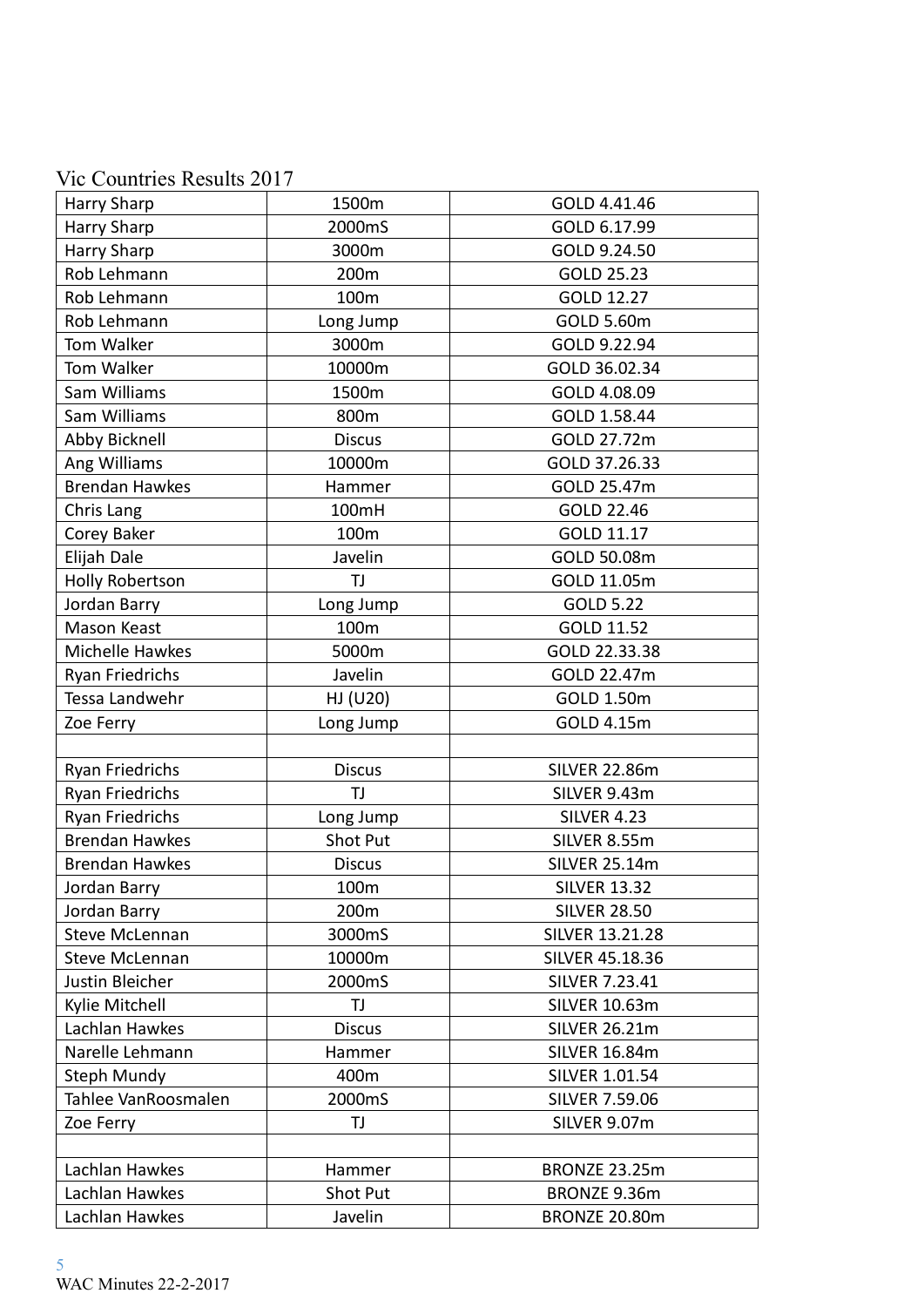| Narelle Lehmann         | Javelin        | <b>BRONZE 17.94m</b>    |  |  |
|-------------------------|----------------|-------------------------|--|--|
| Narelle Lehmann         | <b>Discus</b>  | BRONZE 17.40m           |  |  |
| Narelle Lehmann         | Shot Put       | <b>BRONZE 6.70</b>      |  |  |
| Abby Bicknell           | Hammer         | <b>BRONZE 22.66m</b>    |  |  |
| Corey Baker             | 200m           | <b>BRONZE 23.37</b>     |  |  |
| Emma Hillier            | 400m           | <b>BRONZE 1.05.47</b>   |  |  |
| Lily Gilbert            | 3000m          | <b>BRONZE 11.03.87</b>  |  |  |
| <b>Steph Mundy</b>      | 200m           | <b>BRONZE 27.77</b>     |  |  |
| <b>Steve McLennan</b>   | 3000m          | <b>BRONZE 11.51.95</b>  |  |  |
| Tash Typuszak           | 800m           | <b>BRONZE 2.20.22</b>   |  |  |
| Tessa Landwehr          | 100m           | <b>BRONZE 13.87</b>     |  |  |
| Caitlin Christie        | HJ             | $=4^{th}$ 1.50m         |  |  |
| Caitlin Christie        | <b>TJ</b>      | 4 <sup>th</sup> 10.23m  |  |  |
| <b>Thomas Barry</b>     | 100m           | 4 <sup>th</sup> 12.74   |  |  |
| <b>Thomas Barry</b>     | 400m           | $4^{th}$ 1.00.97        |  |  |
| <b>Brendan Hawkes</b>   | Javelin        | 4 <sup>th</sup> 26.73m  |  |  |
| <b>Holly Robertson</b>  | Long Jump      | 4 <sup>th</sup> 5.13    |  |  |
| Kylie Mitchell          | Long Jump      | 4 <sup>th</sup> 4.69    |  |  |
| Lily Gilbert            | 1500m          | $5^{th}$ 5.21.54        |  |  |
| Mason Keast             | 200m           | 4 <sup>th</sup> 23.63   |  |  |
| Natasha Typuszak        | 1500m          | 4 <sup>th</sup> 4.52.95 |  |  |
| Tessa Landwehr          | HJ (Open)      | $=4^{\text{th}}$ 1.50m  |  |  |
| <b>Alfred Chalakkal</b> | 100m           | $5^{th}$ 11.83          |  |  |
| Corey Baker             | HJ             | $5^{th}$ 1.70m          |  |  |
| Justin Bleicher         | 1500m          | $5^{th}$ 4.51.04        |  |  |
| <b>Shane Bicknell</b>   | <b>Discus</b>  | $5^{th}$ 24.60m         |  |  |
| <b>Brendan Hawkes</b>   | 100m           | $6^{th}$ 13.96          |  |  |
| <b>Josh Hawkes</b>      | 3000m          | $6^{th}$ 11.30.84       |  |  |
| Mason Keast             | Long Jump      | $6^{th}$ 5.72           |  |  |
| <b>Rodney Davis</b>     | 200m           | $6^{th}$ 25.08          |  |  |
| Shane Bicknell          | Javelin        | 6 <sup>th</sup> 28.71m  |  |  |
| <b>Thomas Barry</b>     | 200m           | $6^{th}$ 25.94          |  |  |
| Lachlan Hawkes          | 100m           | $7th$ 14.56             |  |  |
| <b>Josh Hawkes</b>      | 1500m          | 7 <sup>th</sup> 5.07.70 |  |  |
| <b>Rodney Davis</b>     | 100m           | 7 <sup>th</sup> 11.93   |  |  |
| Caitlin Christie        | Hammer         | 8 <sup>th</sup> 21.81m  |  |  |
| Lachlan Hawkes          | 200m           | 9 <sup>th</sup> 30.83   |  |  |
| Meg Lehmann             | 100m           | 10th 14.39              |  |  |
| 4 x 100m                | Under 18 Girls | GOLD 55.22              |  |  |
|                         | Open Women     | <b>SILVER 53.90</b>     |  |  |
|                         | Under 18 Boys  | <b>BRONZE 48.72</b>     |  |  |
|                         | Open Men       | GOLD 44.55              |  |  |
|                         | 40+ Men        | GOLD 52.00              |  |  |
| 4 x 400m                | Open Women     | 5 <sup>th</sup> 4.20.74 |  |  |
|                         | Open Men       | $5^{th}$ 3.53.24        |  |  |